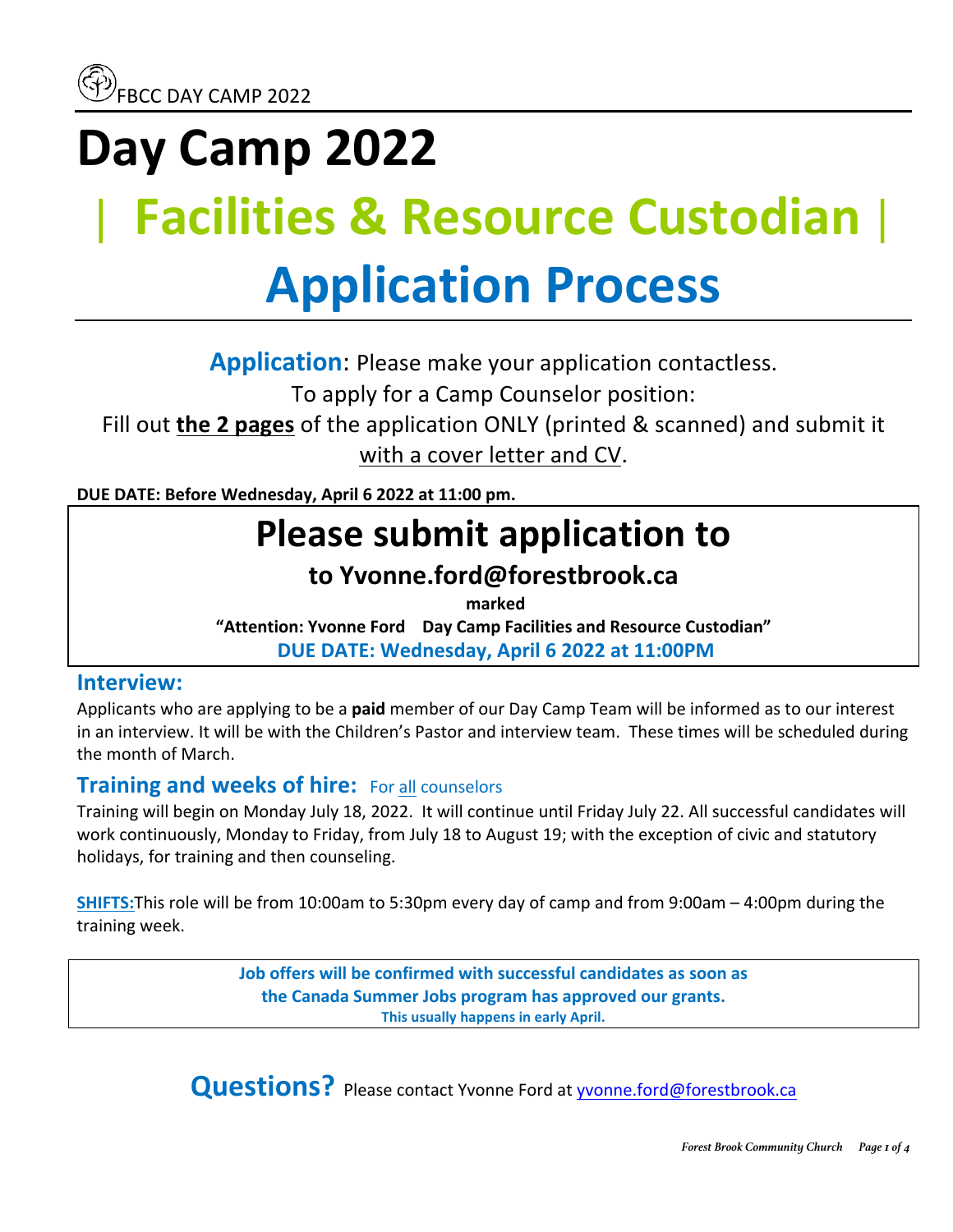**Day Camp Facilities and Resource Custodian**

# **Role Description**

### FBCC DAY CAMP 2022

#### **A Day Camp Facilities and Resource Custodian will:**

Work on a team to ensure that all our campers have a quality day camp experience. This would include:

- Understanding the ethos of Day Camp and serving the staff and campers as well as parents to ensure a safe **and healthy environment is maintained**
- Upholding cleaning standards to mitigate the spread of the Pandemic viruses as well as other health concerns; including disinfecting of all equipment used during recesses three times a day and any gym equipment which may need it. Also all high touch areas and washroom facilities are to be disinfected twice a **day.**
- Cleaning and tidying areas of the facility used so that the facility is clean and ready for the next day of camp.
- Moving equipment and furniture to allow for other uses of the rooms in the evenings and on the weekends.
- Raising and dismantling shade tents on the field for recess and outdoor play and maintaining the chalk lines on the grass field to guide children into their recess quadrants.
- Assist with the organized and safe storage of camp materials for future years of day camp at the end of each **week of Camp.**
- Other duties which arise, which help to facilitate the smooth running of Day Camp.

#### **Qualifications**:

- Must profess the Christian Faith from the perspective of a Follower of Jesus Christ who is choosing to live a life submitted and committed to Him as they see it reflecting truths found in the Bible.
- Show an understanding of the Day Camp purpose and vision.
- Must be self-motivated, take initiative and work independently as well as working on a schedule.
- Highly value serving others, organization and cleanliness, job completion and achievement,
- Must be able to work the complete number of weeks of camp and attend the training days
- Full time with a later shift than the other Day Camp employees
- Should be able to understand the team dynamic and work within the leadership structure put in place in such a way as to benefit everyone within the camp environment.
- Must be physically able to lift and carry awkward and heavy things, move with ease, use machinery and work with fragrances and cleaning solvents.
- Be fun, creative, enthusiastic and organized.
- Responsible and respectful

#### **Duties and Responsibilities**:

- Arrive and depart responsibly and independently.
- Wear your Day Camp shirt, bringing everything you need for the day
- Abide strictly by the Policies and Procedures set out by Forest Brook Community Church within a ministry which serves the vulnerable sector.
- Be a positive role model:
	- To stay on task and engaged throughout the entire day
	- To respectfully acknowledge the presence of children, counselors and leaders but remain focused on your tasks
	- To behave in such a way as to reflect the behavior wanted from the campers; respectful, engaged, encouraging, loving, unifying, helpful, etc.
	- To listen to and respond appropriately to those in leadership over you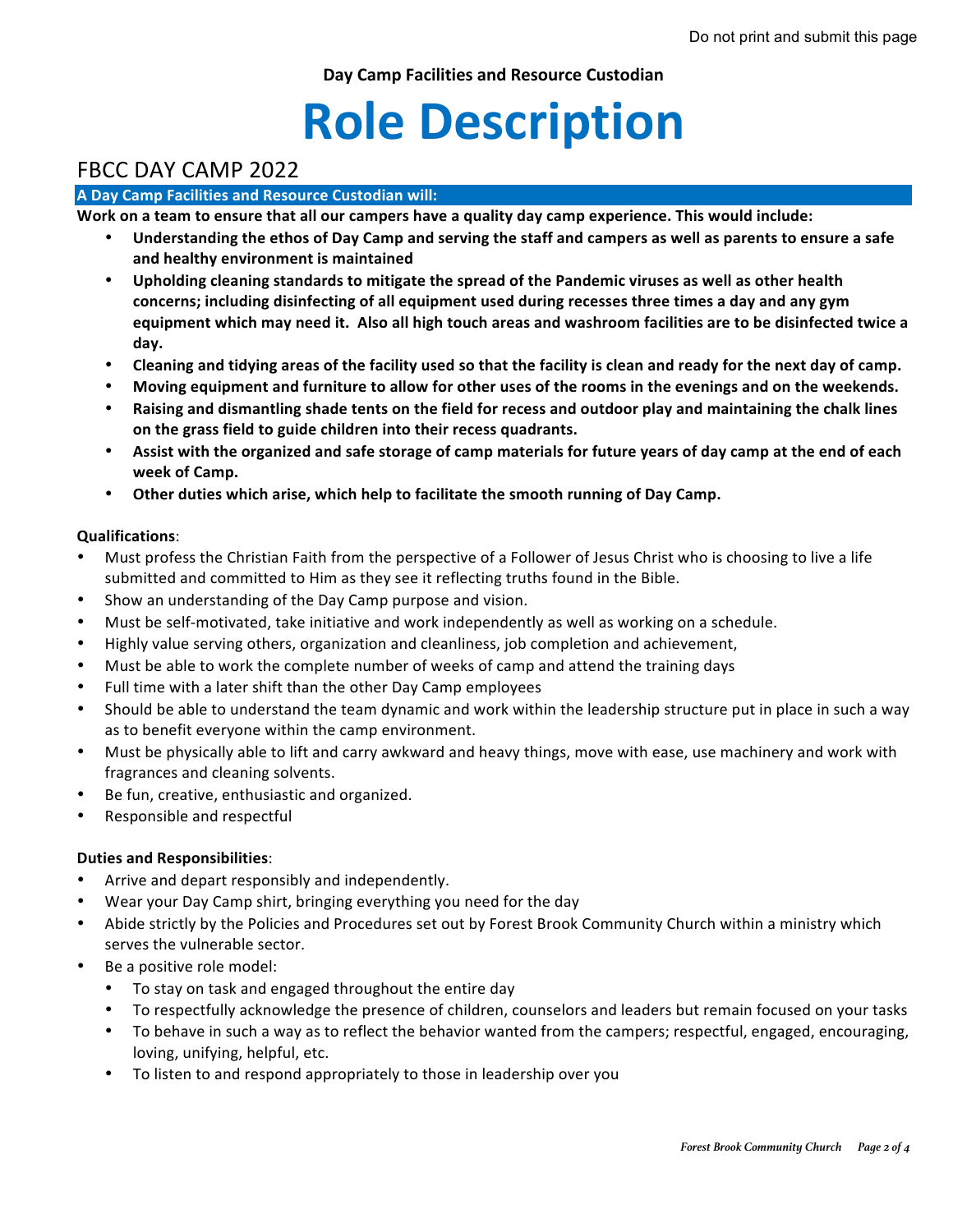# Day Camp Facilities and Resource Custodian **Application**

For those who 16 to 30 years of age

|                                                                 | (Note: successful applicants over the age of 18 will be required to get a Vulnerable Sector Police Check)     |  |  |  |
|-----------------------------------------------------------------|---------------------------------------------------------------------------------------------------------------|--|--|--|
| <b>CORRESPONDANCE:</b>                                          |                                                                                                               |  |  |  |
|                                                                 |                                                                                                               |  |  |  |
|                                                                 |                                                                                                               |  |  |  |
|                                                                 | How have you been involved in Forest Brook Day Camp before?                                                   |  |  |  |
| <b>I AM RETURNING</b><br>to Day Camp                            |                                                                                                               |  |  |  |
|                                                                 |                                                                                                               |  |  |  |
|                                                                 | Briefly discuss why you would like to be part of our Day Camp 2022:                                           |  |  |  |
|                                                                 |                                                                                                               |  |  |  |
|                                                                 |                                                                                                               |  |  |  |
|                                                                 |                                                                                                               |  |  |  |
|                                                                 |                                                                                                               |  |  |  |
| and why this position:                                          |                                                                                                               |  |  |  |
|                                                                 |                                                                                                               |  |  |  |
|                                                                 |                                                                                                               |  |  |  |
|                                                                 |                                                                                                               |  |  |  |
|                                                                 |                                                                                                               |  |  |  |
|                                                                 |                                                                                                               |  |  |  |
|                                                                 |                                                                                                               |  |  |  |
| <b>EXPERIENCES AND INTERESTS</b><br><b>Related Experiences:</b> |                                                                                                               |  |  |  |
|                                                                 | Hobbies/extracurricular: with a state of the state of the state of the state of the state of the state of the |  |  |  |
|                                                                 |                                                                                                               |  |  |  |